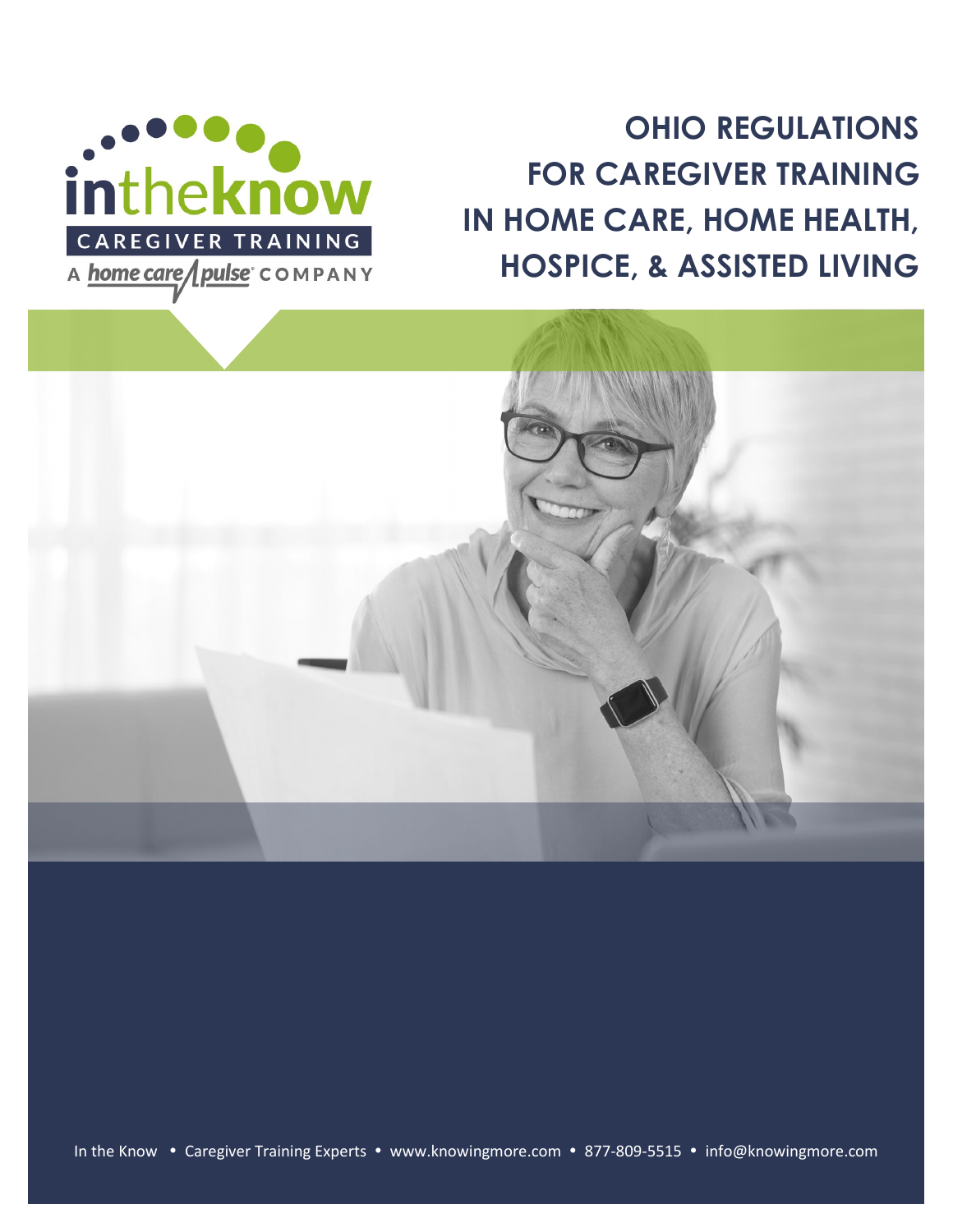# **TABLE OF CONTENTS**

# **Caregiver training requirements for:**

| Home Care PCA (Ohio Home Care Medicaid Waiver) |         |
|------------------------------------------------|---------|
| <b>Home Health Aide</b>                        |         |
| <b>Hospice Aide</b>                            | 5       |
| <b>Assisted Living Aide</b>                    | $6 - 7$ |

© 2020 In the Know,

[www.knowingmore.com](http://www.knowingmore.com)

#### **IMPORTANT:**

The clinical team at In the Know strives to provide accurate information about training requirements. However, state regulations can change frequently, and the exact information is often difficult to find and decipher. To complicate matters, each state surveyor may interpret regulations differently, making satisfactory implementation challenging. Please use this guide as an informal tool to help you maintain compliance. It is not a substitute for official communication or publication by your state licensing department or your accrediting agency.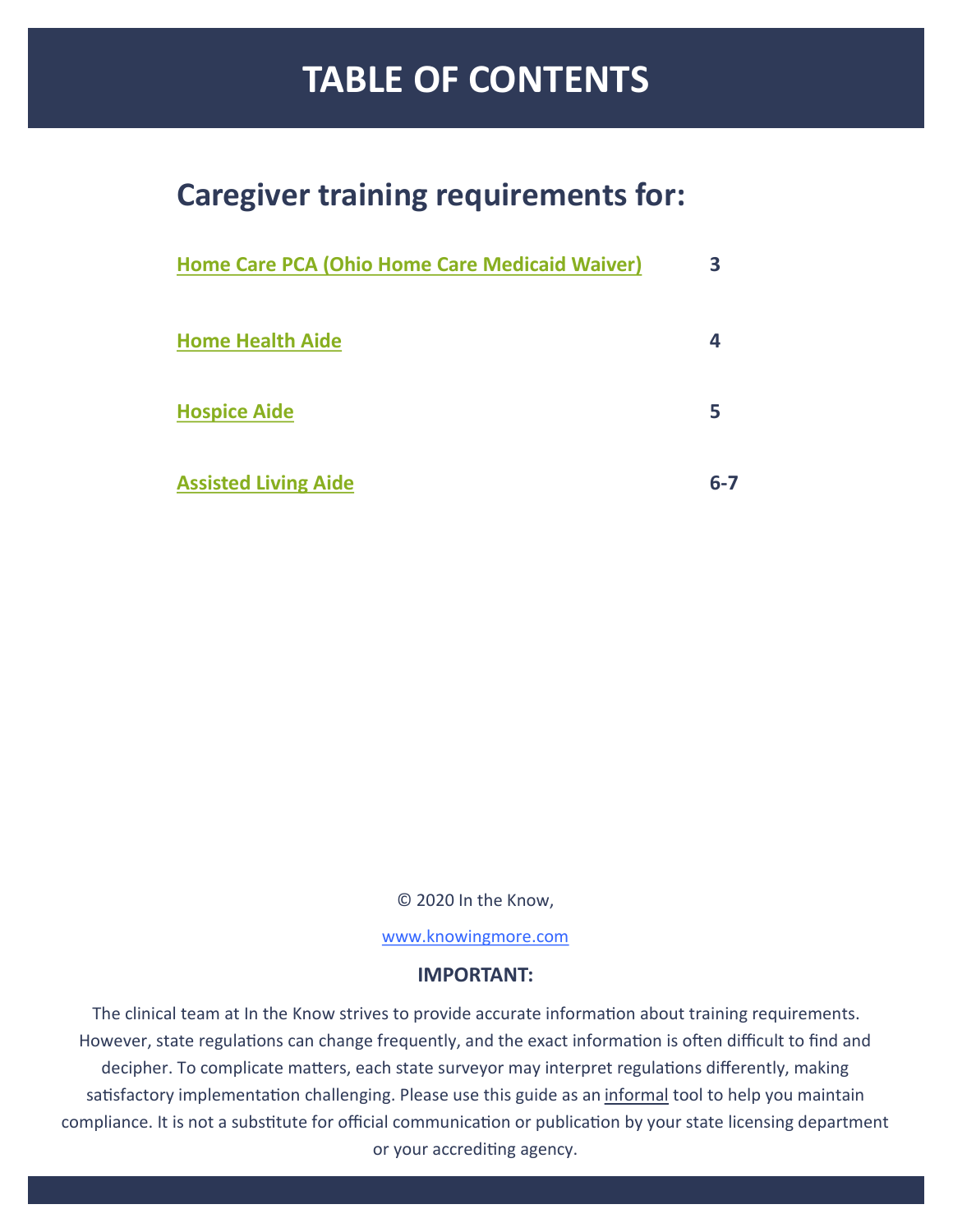### *Training requirements for:*

# <span id="page-2-0"></span>**HOME CARE (OHIO HOME CARE MEDICAID WAIVER)**

#### **OHIO REGULATION:**

[Ohio Administrative Code: 5160](http://codes.ohio.gov/oac/5160-46-04)-46-04 Ohio home care waiver.

### **INITIAL TRAINING FOR PERSONAL CARE AIDE (PCA):**

Before commencing service delivery, the personal care aide shall obtain:

|           | <b>OHIO REQUIREMENT</b>                                                                                                                                                                                                                                                                    |                        | <b>HOW TO FULFILL REQUIREMENT</b>                                                                                                                                      |
|-----------|--------------------------------------------------------------------------------------------------------------------------------------------------------------------------------------------------------------------------------------------------------------------------------------------|------------------------|------------------------------------------------------------------------------------------------------------------------------------------------------------------------|
| $\bullet$ | <b>OPTION 1:</b> A certificate of completion of a state-approved<br>Nurse Aide Training Program, or                                                                                                                                                                                        |                        | Find an Ohio state-approved Nurse Aide Training and<br><b>Competency Evaluation Program.</b>                                                                           |
| $\bullet$ | <b>OPTION 2:</b> Certification as an STNA through a state-<br>approved Nurse Aide Training and Competency Evaluation<br>Program and be listed on the Ohio State Nurse Aide<br>Registry.                                                                                                    |                        | Search the Ohio State Nurse Aide Registry for STNAs.                                                                                                                   |
|           | <b>FIRST AID CERTIFICATION:</b> Obtain and maintain first aid<br>certification from a program that is not solely internet-<br>based and that includes hands-on training by a certified<br>first aid instructor and a successful return demonstration<br>of what was learned in the course. | $\bullet$<br>$\bullet$ | <b>American Red Cross First-Aid Basics</b><br>American Heart Association Heartsaver First-Aid<br><b>PLEASE NOTE:</b> These programs are not<br>offered by In the Know. |

### **ONGOING TRAINING:**

Complete *12 hours of in-service continuing education annually* that shall occur on or before the anniversary date of their enrollment as a Medicaid personal care aide provider. Continuing education topics include, but are not limited to:

| <b>OHIO REQUIREMENT</b>              |           | IN THE KNOW EQUIVALENT OPTIONS                                                                                         |
|--------------------------------------|-----------|------------------------------------------------------------------------------------------------------------------------|
| Health and welfare of the individual | $\bullet$ | ITK has a robust library of courses that meet this requirement.                                                        |
| Patient rights                       |           | <b>Bill of Rights</b>                                                                                                  |
| <b>Emergency preparedness</b>        |           | <b>Disaster Planning</b>                                                                                               |
| Communication skills                 |           | <b>Special Communication Needs</b>                                                                                     |
| Aging sensitivity                    | $\bullet$ | The Normal Aging Process                                                                                               |
| Developmental stages                 |           | Working with Infants, Child Growth & Development, Adolescent<br>Growth & Development, Younger Adults in Long Term Care |
| <b>Nutrition</b>                     |           | ITK has a robust library of courses that meet this requirement.                                                        |
| Transfer techniques                  |           | <b>Performing Safe Transfers</b>                                                                                       |
| Disease-specific trainings           | $\bullet$ | ITK has a robust library of courses that meet this requirement.                                                        |
| Mental health issues                 |           | Helping Clients with Mental Illness                                                                                    |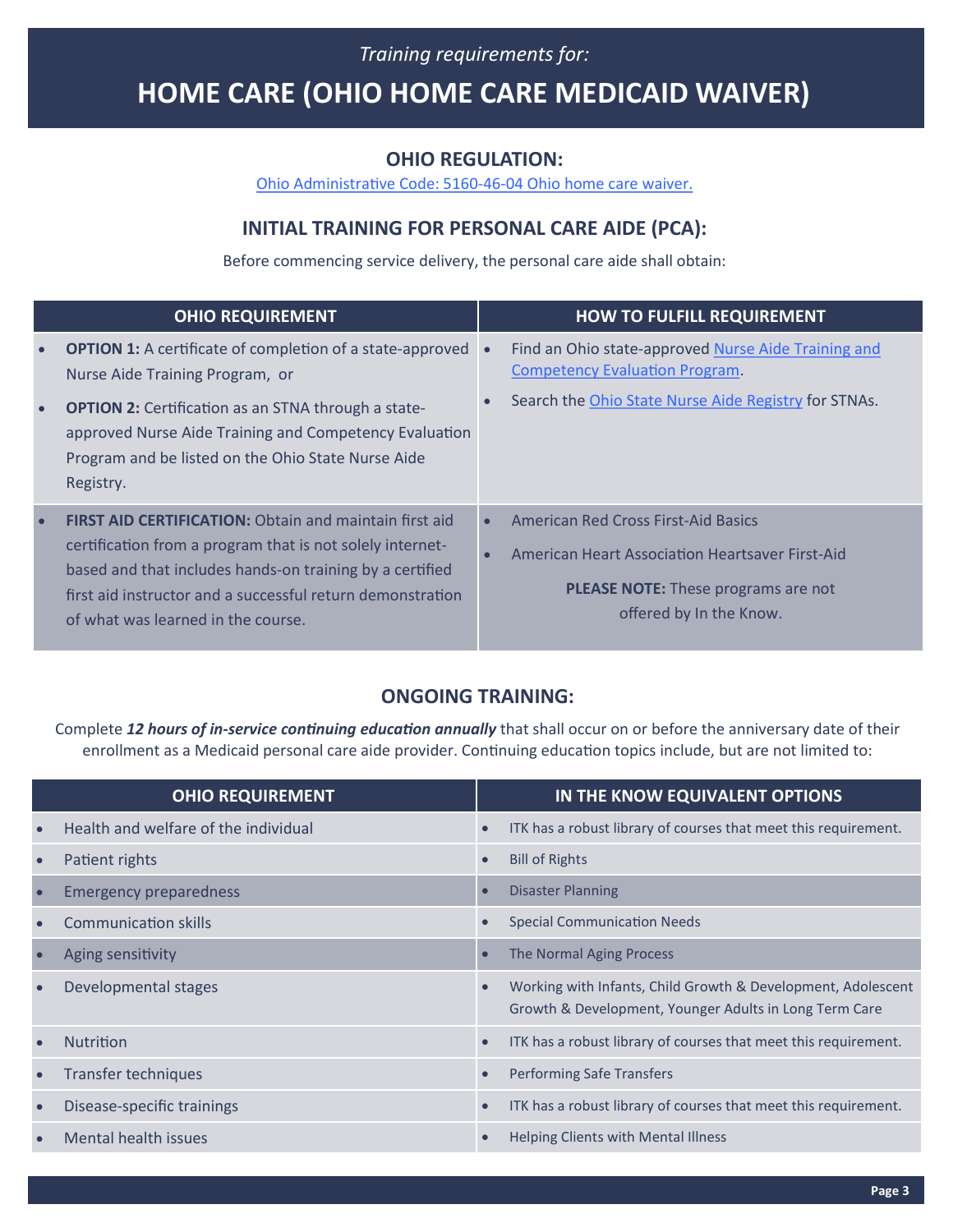# <span id="page-3-0"></span>*Training requirements for:* **HOME HEALTH AIDE WORKERS**

### **OHIO REGULATION:**

[http://codes.ohio.gov/oac/3701](http://codes.ohio.gov/oac/3701-60)-60

### **INITIAL TRAINING FOR HOME HEALTH AIDE (HHA):**

Before commencing service delivery, the home health aide shall obtain:

|           | <b>OHIO REQUIREMENT</b>                                                                                                                                                                 | <b>HOW TO FULFILL REQUIREMENT</b>                                                            |
|-----------|-----------------------------------------------------------------------------------------------------------------------------------------------------------------------------------------|----------------------------------------------------------------------------------------------|
| $\bullet$ | <b>OPTION 1:</b> A certificate of completion of a state-approved •<br>Nurse Aide Training Program, or                                                                                   | Find an Ohio state-approved Nurse Aide Training and<br><b>Competency Evaluation Program.</b> |
| $\bullet$ | <b>OPTION 2:</b> Certification as an STNA through a state-<br>approved Nurse Aide Training and Competency Evaluation<br>Program and be listed on the Ohio State Nurse Aide<br>Registry. | Search the Ohio State Nurse Aide Registry for STNAs.                                         |

### **ONGOING TRAINING:**

Per the [Ohio Nurse Aide Registry](https://odh.ohio.gov/wps/portal/gov/odh/know-our-programs/nurse-aide-registry/resources/nurseaideregsitryrequirements) renewal rules, no continuing education is required to maintain eligibility as an STNA.

### **CMS GUIDELINES:**

#### §484.80 [Condition of participation: Home health aide services.](https://ecfr.io/Title-42/pt42.5.484)

A home health aide must receive *at least 12 hours of in-service training during each 12-month period*. In-service training may occur while an aide is furnishing care to a patient. In-service training may be offered by any organization and must be supervised by a registered nurse.

| <b>OHIO REQUIREMENT</b>                    | IN THE KNOW RECOMMENDS                                       |
|--------------------------------------------|--------------------------------------------------------------|
| No specific training topics are indicated. | <b>Client-Centered Care</b>                                  |
|                                            | <b>Customer Service in Healthcare</b>                        |
|                                            | Dealing with Family Members<br>$\bullet$                     |
|                                            | Helping with Activities of Daily Living<br>$\bullet$         |
|                                            | Recognizing and Reporting Abnormal Observations<br>$\bullet$ |
|                                            | Discover Your Flair for Excellent Client Care                |
| $\bullet$<br>$\bullet$                     | <b>Feeding Your Clients</b>                                  |
|                                            | <b>Understanding Common Medications</b>                      |
|                                            | Handling Incontinence of the Bowel and Bladder               |
|                                            | <b>Helping Clients with Mobility</b><br>$\bullet$            |
|                                            | <b>Helping Prevent Client Elopement</b><br>$\bullet$         |
|                                            | <b>Commonly Prescribed Diets</b>                             |
|                                            | Working with Non-Compliant Clients                           |
|                                            | Page 4                                                       |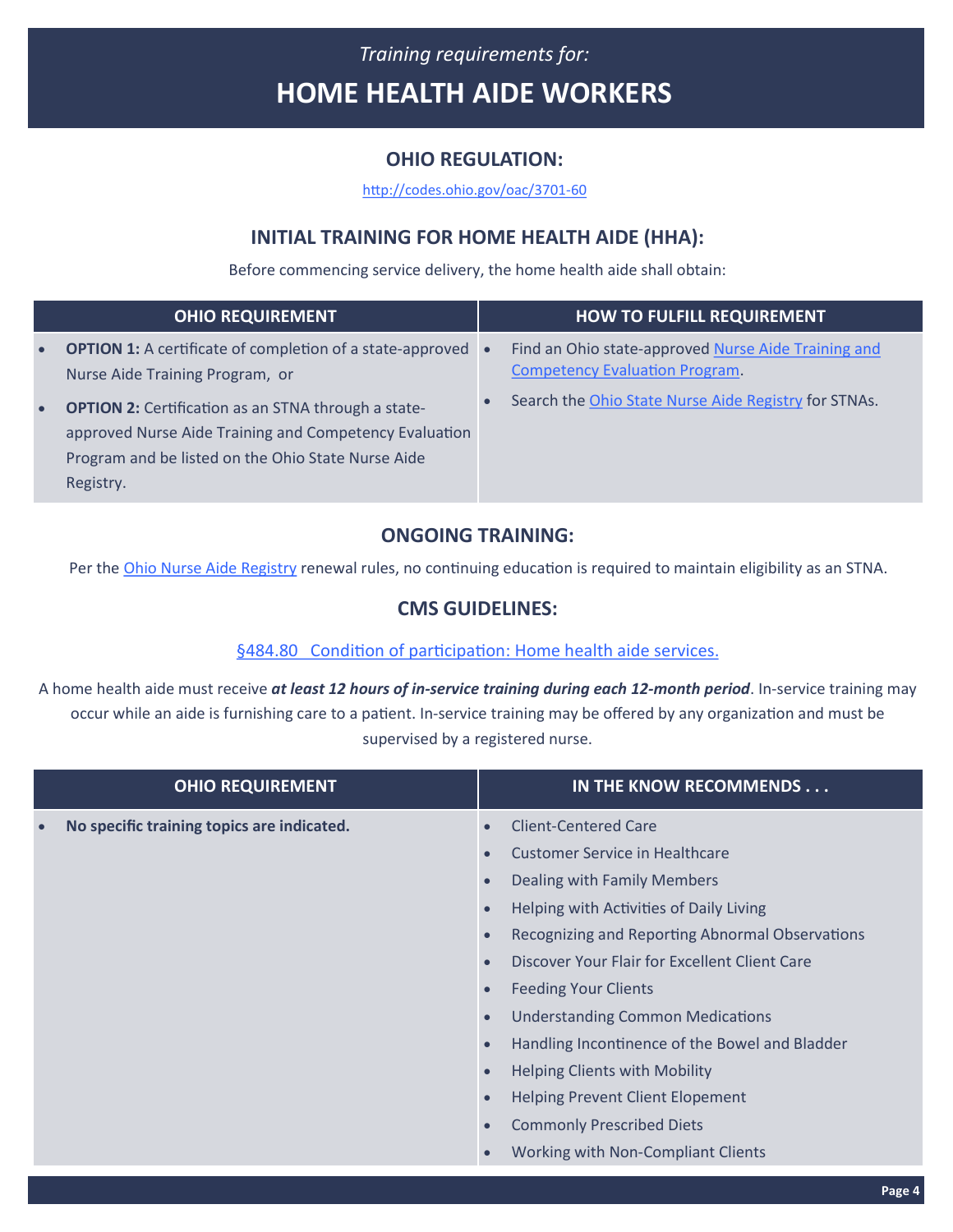### *Training requirements for:* **HOSPICE AIDE WORKERS**

### **OHIO REGULATION:**

#### <span id="page-4-0"></span>Ohio Administrative Code: 3701-19-[09 General requirements for hospice care program personnel](http://codes.ohio.gov/oac/3701-19)

**INITIAL TRAINING:** Each hospice care program shall provide orientation for its personnel, including volunteers. The orientation shall be appropriate to the tasks each member will be expected to perform;

**ONGOING TRAINING:** Continuing training shall be designed to assure maintenance of appropriate skill levels and ensure that all personnel are informed of changes in techniques, philosophies, and goals of the hospice care program.

The hospice care program shall ensure that home health aides or hospice aides providing home care services have been trained in the following:

|           | <b>OHIO REQUIREMENT</b>                                                    |                        | <b>COURSES RELATED TO COMPETENCY EVALS</b>                                                           |
|-----------|----------------------------------------------------------------------------|------------------------|------------------------------------------------------------------------------------------------------|
|           | Methods of assisting patients to achieve maximum self-<br>reliance         |                        | <b>Client-Centered Care</b>                                                                          |
|           | Principles of nutrition and meal preparation                               | $\bullet$<br>$\bullet$ | <b>Basic Nutrition &amp; Hydration</b><br>Get Ready, Get Set, Cook<br><b>Planning Balanced Meals</b> |
|           | The aging process and emotional problems of illness                        |                        | Emotional Losses in the Elderly                                                                      |
| $\bullet$ | Procedures for maintaining a clean, healthful, and<br>pleasant environment | $\bullet$              | <b>Housekeeping Basics</b>                                                                           |
|           | Changes in a patient's condition that should be reported                   | $\bullet$              | Recognizing & Reporting Abnormal Observations                                                        |
|           | The philosophy of hospice care and of the hospice care<br>program          | $\bullet$              | <b>Understanding Hospice</b>                                                                         |
|           | Ethics                                                                     |                        | <b>Ethical Dilemmas in Healthcare</b>                                                                |
|           | Confidentiality                                                            |                        | <b>Maintaining Confidentiality</b>                                                                   |
|           | Recordkeeping.                                                             |                        | Reporting/Documenting Client Care                                                                    |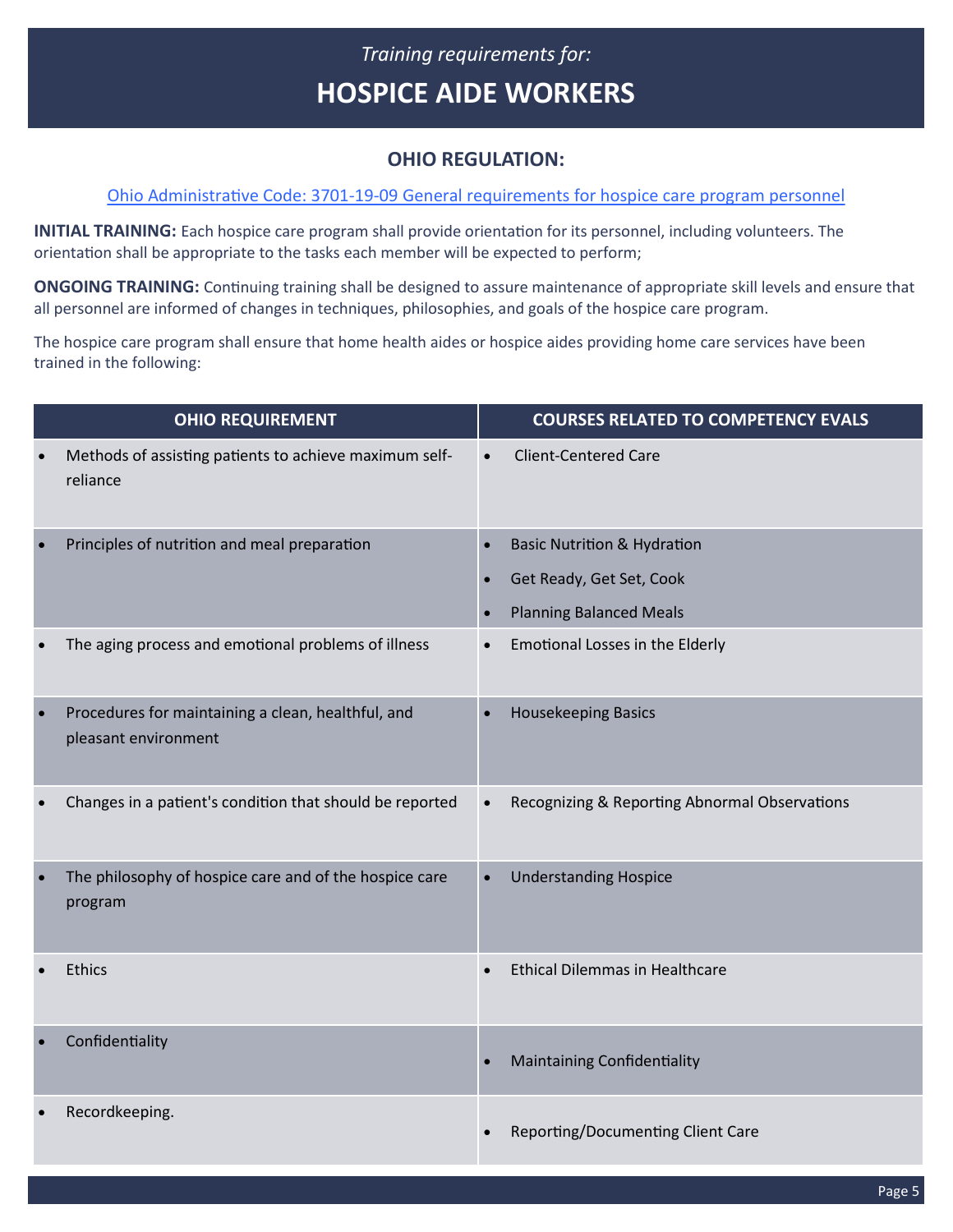# <span id="page-5-0"></span>*Training requirements for:* **ASSISTED LIVING AIDE WORKERS**

#### **OHIO REGULATION:**

[Ohio Administrative Code: Chapter 3701](http://codes.ohio.gov/oac/3701-16)-16 Residential Care Facilities

### **INITIAL TRAINING:**

Caregivers who provide personal care services in a residential care facility shall complete the following :

| <b>OHIO REQUIREMENT</b>                                                                                                            | IN THE KNOW EQUIVALENT OPTIONS                                                                  |
|------------------------------------------------------------------------------------------------------------------------------------|-------------------------------------------------------------------------------------------------|
| First-aid training within sixty days of hire;                                                                                      | American Red Cross First-Aid Basics                                                             |
|                                                                                                                                    | American Heart Association Heartsaver First-Aid                                                 |
|                                                                                                                                    | <b>PLEASE NOTE:</b> These programs are not offered by In the<br>Know.                           |
| If the caregiver is NOT already CNA (state-established or by<br>other training program that meets the requirements of              | ITK has a robust library of courses that meet these<br>requirement. Here are a few suggestions: |
| §484.36(a), initial training shall include the following:                                                                          | <b>Activities of Daily Living</b>                                                               |
| The correct techniques of providing personal care services<br>$\bullet$<br>as required by the staff member's job responsibilities; | Recognizing & Reporting Abnormal Observations<br>$\bullet$                                      |
| Observational skills such as recognizing changes in<br>residents' normal status and the facility's procedures for                  | <b>Reporting/Documenting Client Care</b>                                                        |
|                                                                                                                                    | <b>Special Communication Needs</b>                                                              |
| reporting changes; and                                                                                                             | <b>Conflict Resolution</b>                                                                      |
| Communication and interpersonal skills.                                                                                            | <b>Being Assertive</b>                                                                          |

### **ORIENTATION:**

Staff members who provide personal care services shall receive and complete orientation and training applicable to the staff member's job responsibilities within three working days after beginning employment. The orientation and training required shall include at least:

| <b>OHIO REQUIREMENT</b>                                                                                         |           | IN THE KNOW EQUIVALENT OPTIONS                                 |
|-----------------------------------------------------------------------------------------------------------------|-----------|----------------------------------------------------------------|
| The physical layout of the residential care facility;                                                           |           | In-house materials                                             |
| The staff member's job responsibilities;<br>$\bullet$                                                           |           | In-house materials                                             |
| The residential care facility's policies and procedures;<br>$\bullet$                                           |           | In-house materials                                             |
| How to secure emergency assistance; and                                                                         |           | <b>Disaster Planning</b>                                       |
| The residents' rights and the staff's responsibility in<br>$\bullet$<br>implementation of the rights; and       | $\bullet$ | <b>Bill of Rights</b>                                          |
| The staff's obligation to provide all residents who have<br>$\bullet$<br>similar needs with comparable service. | $\bullet$ | Client-Centered Care<br><b>Customer Service in Health Care</b> |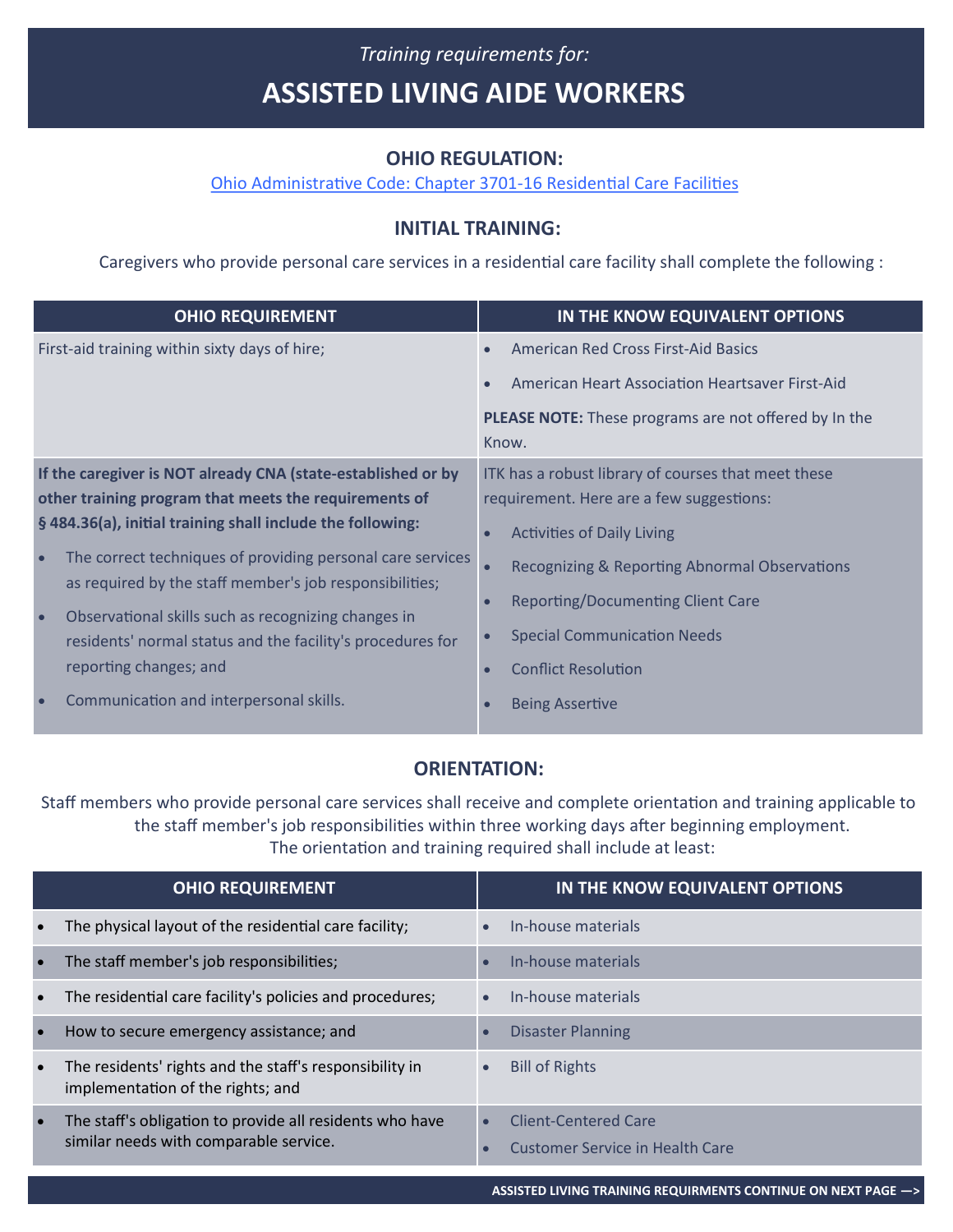# *Training requirements for:* **ASSISTED LIVING AIDE WORKERS**

### **OHIO REGULATION:**

[https://www.ahcancal.org/ncal/ . . .](https://www.ahcancal.org/ncal/advocacy/regs/State%20Reg%20Review%20%20State%20Summaries/Ohio.pdf)

### **ONGOING TRAINING:**

Successfully complete at least eight *(8) hours of continuing education annually*. No specific Training topics are identified.

| IN THE KNOW RECOMMENDATIONS INCLUDE BUT ARE NOT LIMITED TO: |                                               |  |
|-------------------------------------------------------------|-----------------------------------------------|--|
| An Infection Control Update                                 | <b>Performing Safe Transfers</b>              |  |
| Beyond the Bathtub (Bathing Alternatives)                   | <b>Preventing Pressure Ulcers</b>             |  |
| <b>Client-Centered Care</b>                                 | Recognizing & Reporting Abnormal Observations |  |
| <b>Feeding Your Clients</b>                                 | <b>Understanding Alzheimer's Disease</b>      |  |
| Handling Incontinence of the Bowel & Bladder                | <b>Understanding Cultural Diversity</b>       |  |
| Handwashing                                                 | Younger Adults in Long Term Care              |  |
| <b>Helping New Clients Adjust</b>                           | Maintaining a Professional Distance           |  |

### **ALZHEIMER'S & DEMENTIA TRAINING:**

Staff members employed by a residential care facility serves residents with *late-stage cognitive impairment* with significant ongoing daily living assistance needs, or cognitive impairments with increased emotional needs or presenting behaviors that cause problems for the resident or other residents, or both, shall have:

| <b>OHIO REQUIREMENT</b>                                                                                                                                                                                   | IN THE KNOW EQUIVALENT OPTIONS                                      |
|-----------------------------------------------------------------------------------------------------------------------------------------------------------------------------------------------------------|---------------------------------------------------------------------|
| (Two hours of initial training in the care of such residents<br>within fourteen days of the first day of work; and                                                                                        | ITK has a robust library of courses to fulfill this<br>requirement. |
| Four hours of continuing education in the care of such<br>residents annually. The four hours of continuing education<br>may count towards the ongoing training requirement of 8<br>hours described above. | ITK has a robust library of courses to fulfill this<br>requirement. |

#### **MENTAL ILLNESS TRAINING:**

Staff members employed by a residential care facility serves residents with diagnoses of serious mental illness shall have:

| <b>OHIO REQUIREMENT</b>                                                                                                                                                                                   | IN THE KNOW EQUIVALENT OPTIONS                                      |
|-----------------------------------------------------------------------------------------------------------------------------------------------------------------------------------------------------------|---------------------------------------------------------------------|
| (Two hours of initial training in the care of such residents<br>within fourteen days of the first day of work; and                                                                                        | ITK has a robust library of courses to fulfill this                 |
| Four hours of continuing education in the care of such<br>residents annually. The four hours of continuing education<br>may count towards the ongoing training requirement of 8<br>hours described above. | ITK has a robust library of courses to fulfill this<br>requirement. |